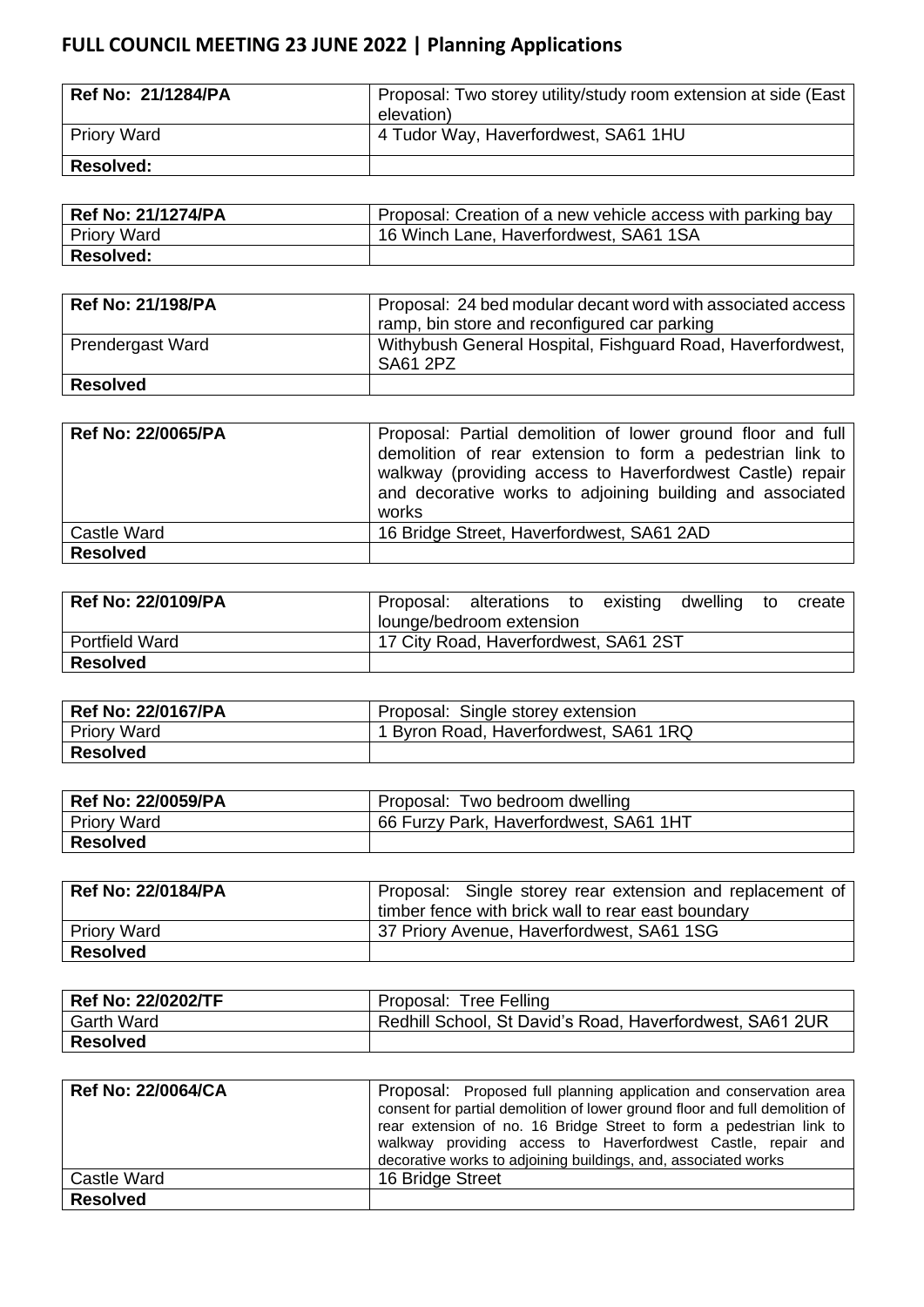## **FULL COUNCIL MEETING 23 JUNE 2022 | Planning Applications**

| Ref No: 22/0202/TF | Proposal: Tree Felling                                                 |
|--------------------|------------------------------------------------------------------------|
| l Garth Ward       | Redhill School, The Garpth, St Davids Road, Haverfordwest,<br>SA61 2UR |
| <b>Resolved</b>    |                                                                        |

| Ref No: 21/0600/PA                       | Proposal: Proposed alterations and change of use of 6No<br>HMO residential flats into 5No self-contained flats |
|------------------------------------------|----------------------------------------------------------------------------------------------------------------|
| Castle Ward                              | 7 Dew Street, Haverfordwest, SA61 1ST                                                                          |
| <b>Notification of Planning Decision</b> | <b>Conditionally Approved 27/5/22</b>                                                                          |

| <b>Ref No: 22/0001/PA</b>                | Proposal: Replacement of existing 1980s segmental arch 4<br>panel timber front door, with Timber composite door to<br>Edwardian 4 panel half glazed front door |
|------------------------------------------|----------------------------------------------------------------------------------------------------------------------------------------------------------------|
| Castle Ward                              | 36 Dew Street, Haverfordwest, SA61 1NR                                                                                                                         |
| <b>Notification of Planning Decision</b> | <b>Conditionally approved 24/5/22</b>                                                                                                                          |

| Ref No: 21/0601/LB                       | Proposal: Proposed alterations and change of use of 6No<br>HMO residential flats into 5No self-contained flats |
|------------------------------------------|----------------------------------------------------------------------------------------------------------------|
| l Castle Ward                            | 7 Dew Street                                                                                                   |
| <b>Notification of Planning Decision</b> | Conditionally approved 25/5/22                                                                                 |

| <b>Ref No: 21/1024/LB</b>                | Proposal: Change of use of the three upper floors of the |
|------------------------------------------|----------------------------------------------------------|
|                                          | property into three one-bedroom apartments               |
| Castle Ward                              | 15 Victoria Place, Haverfordwest, SA61 2JX               |
| <b>Notification of Planning Decision</b> | <b>Conditionally approved 25/5/22</b>                    |

| ' Ref No: 22/0023/PA              | Proposal: Construction of an external catering pod     |
|-----------------------------------|--------------------------------------------------------|
| Prendergast Ward                  | Haverfordwest VC High School, Queensway, Haverfordwest |
| Notification of Planning Decision | <b>Conditionally approved 19/5/22</b>                  |

| Ref No: 21/0480/LB                       | Proposal: Change of use – First floor office into 2 no 1 bedsits<br>Also removal of lightweight partitions on ground floor to create<br>1 large training room from 3 small office |
|------------------------------------------|-----------------------------------------------------------------------------------------------------------------------------------------------------------------------------------|
| Castle Ward                              | 19 Market Street, Haverfordwest, SA61 1NF                                                                                                                                         |
| <b>Notification of Planning Decision</b> | <b>Conditionally approved 25/5/22</b>                                                                                                                                             |

| <b>Ref No: 20/0715/CA</b> | Proposal: Western Quayside Phase 2 - partial demolition and<br>reinterpretation of the foundry as a focus for a new publicly<br>accessible civic space between the Western Quayside phase<br>1 development (19/1320/PA), western bank of the Western<br>Cleddau river, library and rear of properties fronting Bridge<br>Street. Associated public realm and accessibility<br>enhancements to create an upper riverside terrace at 7 Bridge<br>Street, connecting to Hole in the Wall Lane, the proposed civic<br>space and existing footbridge. |
|---------------------------|--------------------------------------------------------------------------------------------------------------------------------------------------------------------------------------------------------------------------------------------------------------------------------------------------------------------------------------------------------------------------------------------------------------------------------------------------------------------------------------------------------------------------------------------------|
| Castle Ward               | 7 Bridge Street, Haverfordwest, SA61 2AP                                                                                                                                                                                                                                                                                                                                                                                                                                                                                                         |
|                           | <b>Proposal Withdrawn</b>                                                                                                                                                                                                                                                                                                                                                                                                                                                                                                                        |